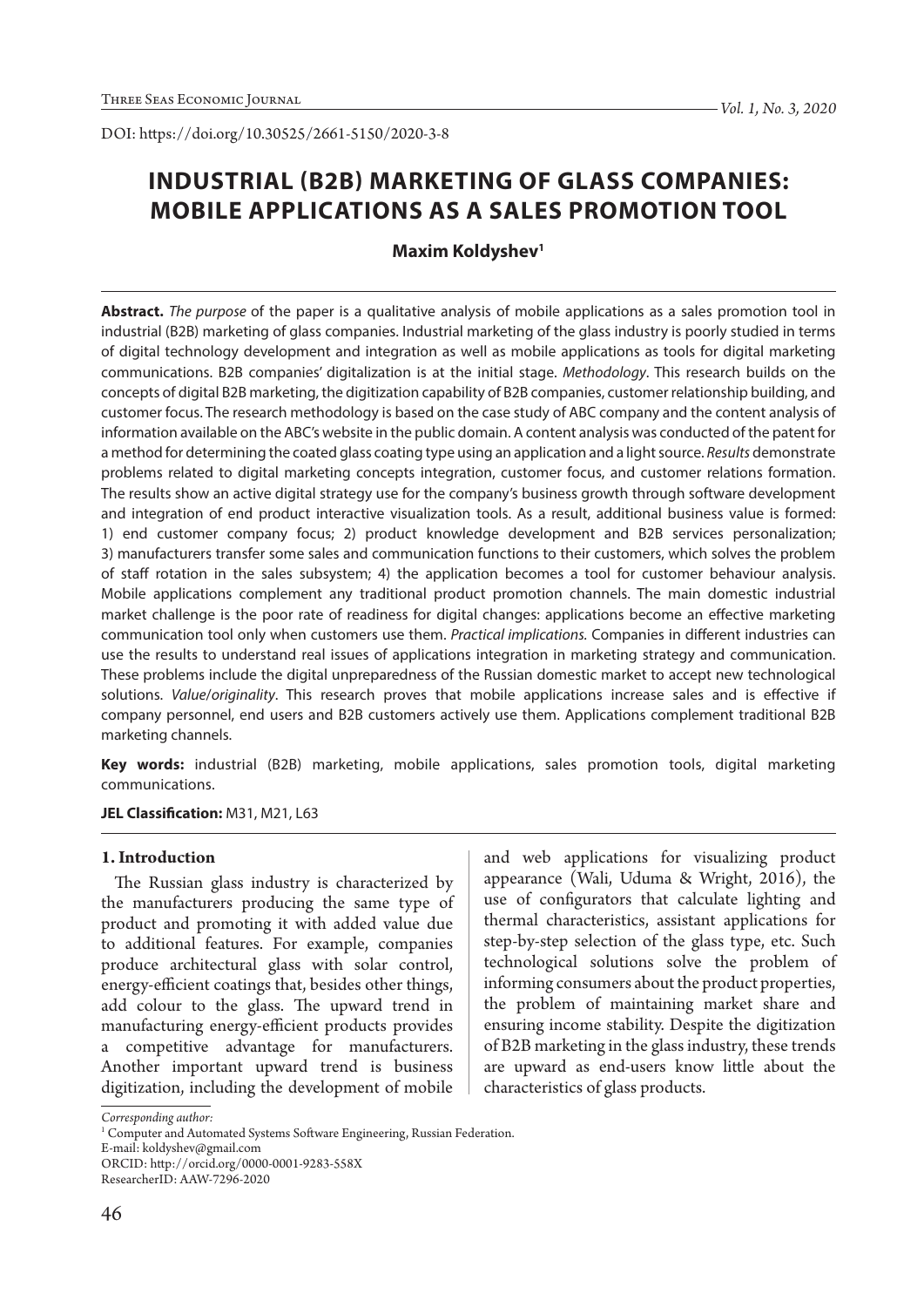According to the 2017 Windows End Users Survey conducted by the marketing center O.K.N.A. Marketing (November 2017) in Russia, end users do not know anything about the types and properties of glass coatings. The Internet or Mobile Office are increasingly important buying channels, the popularity of the window manufacturers' websites is growing, while the search engines like Yandex and Google become major information sources for customers. The main criteria for end users in choosing windows are price and quality (29.5% and 28.3%, respectively); potential impact on heating savings (3.3% of customers in 2017) and environmental friendliness (2.1% of customers) are the least important buying reasons (O.K.N.A. Marketing, 2017). This indicates a low culture of consumption and informing customers about the characteristics of glass, which can provide additional value to companies in the glass industry and increase the loyalty level. Window consumers generally do not turn to sellers to get information about the properties of the specific glass coating, only the sellers of the product can provide this relevant information. In this case, various applications for visualizing innovative products and for explaining the properties of glass coatings to end users become additional and more effective communication channels. As a result, the customer loyalty level will increase, the company will be able to ensure its income stability.

In the context of integrating the concepts of "digitization capability" of B2B companies (Ritter & Pedersen, 2020) as a way to increase product value and form relationships with customers (Harker & Egan, 2006), orientation of B2B companies towards the end users of their customers, the study of applications as a tool to increase sales is especially relevant. Given the fact that B2B companies are more focused on the product rather than the customer, the buyer (Wali, Uduma & Wright, 2016), it is important to study the use of applications for providing product specific information, building relationships with end customers, and promoting sales.

The research objective is a qualitative analysis of mobile applications as a sales promotion tool in industrial (B2B) marketing of glass companies.

## **2. Literature review**

The scientific literature has little studied the impact of mobile applications on the sales of B2B companies. Despite the use of digital marketing by B2B companies and the digital revolution in business over the past twenty years (Herhausen et al., 2020), scientific literature lacks comprehensive research on the underlying issues (Pandey, Nayal & Rathore, 2020). Herhausen et al. (2020) identify two major gaps in this regard: "the practice gap, which identifies the deficit between managers' 'current' practices and their 'ideal' digital marketing capabilities; and, the knowledge gap, which demonstrates a significant divide between the digital marketing transformations in industrial firms and the extant scholarly knowledge that underpins this". At the same time, digital marketing communications and sales volume management ensure the competitive sustainable development of organizations (Pandey, Nayal & Rathore, 2020). Digital business models (technological innovations that affect financial performance) challenge traditional thinking and concepts in a B2B environment (Lin et al., 2020). This suggests the need to study digital marketing tools

conceptualize new ideas for business development. Ayman, Kaya & Halim (2019) consider mobile applications as a way of interaction between buyers and sellers, as a tool of marketing communication strategy. Parkkinen & Hoțoleanu (2017) conclude that technology as a communication tool increases consumer knowledge of the company's products, increasing their awareness. However, some technological solutions are part of digital marketing. In B2B, the sales cycle is long, multi-stakeholder driven, while digital tools and sales channels complement traditional ones (Veronica, Silvia & Lavinia, 2018). Technological solutions provide the development of product knowledge and B2B sector services personalization (Wali, Uduma & Wright, 2016), while they may not be sufficiently focused on end users. This results in a risk of growing costs for the development of applications that inform B2B customers about the product, but do not provide information to end users about the characteristics and properties of the product. That underlines that the true major goal of B2B companies could be solely profit driven mentality, and much less of the end customer satisfaction.

for B2B companies to increase and maintain sales,

Feng et al. (2020) argue that mobile habits influence buying behaviour, intent: buyers who use communication apps are more likely to purchase a product. As the number of the Internet and mobile device users grows, companies are actively promoting their products online.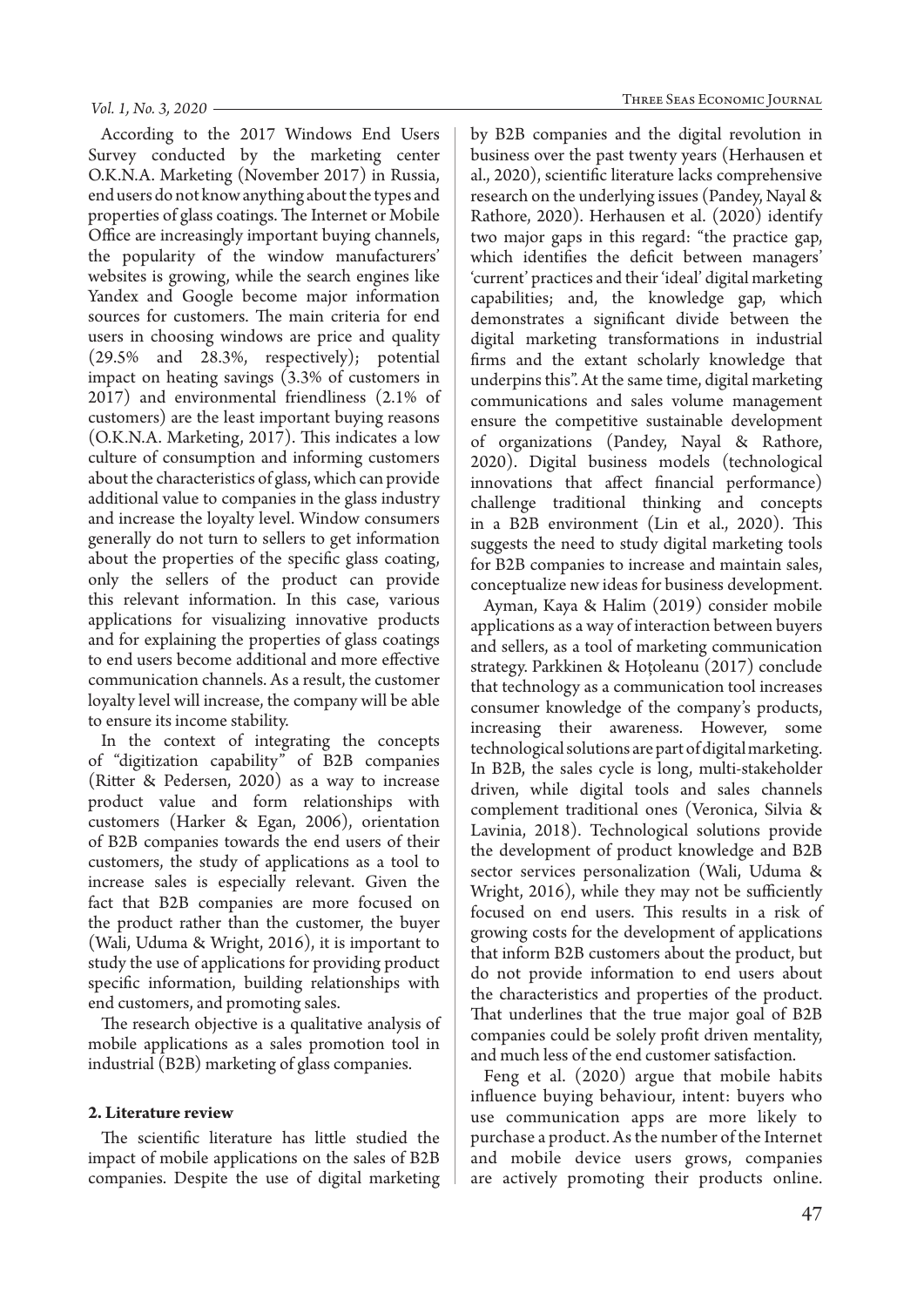Mobile targeting is being integrated into B2B marketing strategies. Mobile apps are an example of customer interaction (Wang, 2020). Mobile devices provide instant customer interaction and customer service, complementing traditional product promotion channels. Improvements in the targeted capabilities of mobile devices have driven progress in the use and development of mobile applications, and subsequently – in mobile commerce (Feng et al., 2020). "Mobile targeting in B2B markets involves connecting with the right business partners and, eventually, profitable consumers" (Feng et al., 2020). Applications complement other digital sales tools (Wang, 2020).

The use of mobile devices provides contextual information about customers, as well opportunities to improve marketing strategies and targeted product promotion campaigns (Tong, Luo & Xu, 2020). As product personalization becomes more and more important in the context of profitability, scientific literature covers personalized mobile marketing strategies (Tong, Luo & Xu, 2020). Mobile applications are product personalization tools and thus open up new challenges for B2B digital marketing research.

# **3. Materials and methods**

## **3.1. Concept and design**

This research builds on the concepts of digital B2B marketing, the digitization capability of B2B companies (Ritter & Pedersen, 2020), customer relationship building (Harker & Egan, 2006), and customer focus (Hall, 2017), which implies the orientation of B2B companies towards the end users of their customers. Integrating these ideas into business is a way to increase sales and customer loyalty, create product value and develop a consumption culture. The integration concept tools are technological mobile applications that have been actively used by companies since 2000 (Hall, 2017).

The research design is qualitative, since the methods of content analysis of the website of ABC company (the company name was changed for confidentiality reasons) operating in the glass industry and the case study method were used. As the Internet is one of the main product promotion channels in the glass industry, website analysis can determine the effects of application use.

#### *Vol. 1, No. 3, 2020*

## **3.2. Methods and data**

The research methodology is based on the case study of ABC company and the content analysis of information available on the ABC's website in the public domain. Besides, a content analysis was conducted of the patent for a method for determining the coated glass coating type using an application and a light source. The analysis of the patent allowed determining the stages of the application methodology.

# **3.3. Research limitations**

The main research limitations were personal data protection and data privacy of ABC company, Russian float glass manufacturer. The patent and information posted on the company's website did not allow to fully quantify the effect of using a mobile application as a way to increase sales. In addition, there was no quantitative data for the glass industry to analyse dynamics, and publicly available company data to assess application effectiveness by studying sales dynamics.

# **4. Results**

# **4.1. Information about the company and technologies used to promote sales**

ABC is a manufacturer of float glass and sputtered glass for exterior use in residential and commercial buildings. The main feature of the glass companies is continuous glass production. The glass furnace cycle is approximately 15-20 years. Regardless of the level of demand for glass, glass furnaces produce in average 500 – 1000 tons of glass per day depending on its design. Long-term planning allows managing production and seasonality. Most of the products have a fairly stable demand: 80% of production volumes are consumed by 20% of customers and ensures the accuracy of demand forecasts. The industry uses statistical forecasting systems.

During the crisis periods, when the construction and automotive industries are suspended, glass manufacturers increase their stocks in warehouses, crush the glass into cullet and melt it again (the socalled cycling). Cycling is expensive, but compared to furnace cooldown, it is a more cost effective way to maintain operation.

The main product of ABC is float glass. This transparent sheet glass is produced by a large number of manufacturers, both large international (AGC, Guardian, Saint-Gobain, Pilkington, etc.)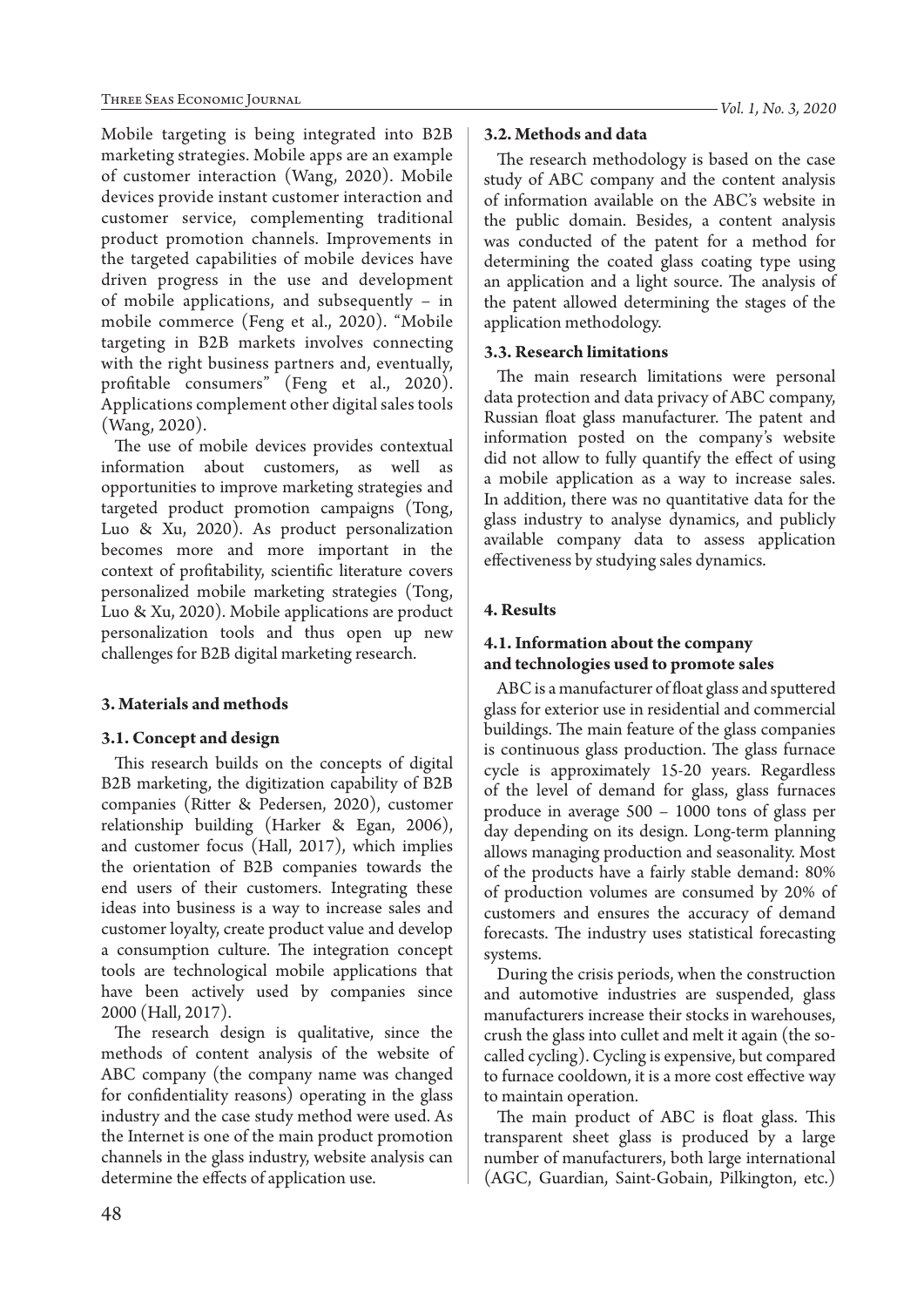and regional (SalavatSteklo, Gomel Glass, etc.). Float glass has little difference from manufacturer to manufacturer and thus considered to be a commodity product. That is why, manufacturers promote float glass with added value (architectural glass with solar-protection coatings, energy-saving coatings that give colour to glass), including through mobile and web applications (appearance visualizers, configurators calculating lighting and thermal characteristics, assistant applications for step-by-step selection of the type of glass, etc.).

Since competition landscape on uncoated float glass is tight manufacturers are investing into fabrication lines in order to add additional properties to base glass:

– magnetron sputter coatings – for energy-saving (LowE) and solar control coatings application (for use in residential windows and commercial facades);

– wet coaters lines for mirror and painted glass production;

– laminated lines for safety and acoustic glass production;

– acid etching lines for use in interiors;

– ultra-thin (less than 2 mm) glass, or thick (over 12 mm), XXL Jumbo glass sizes (over 7-20 m long); – and others.

The main problems of companies in the glass industry are the following:

– Low profitability of commodity products. Phonecia Glass, YugSteklo are examples of manufacturers' bankruptcies that have not provided competitive advantages, brand identification and have not expanded the range with more marginal products. An example of a competitive company is Guardian Glass, Ryazan (BusinessStat, 2019), which is driving growth by increasing production of energy-efficient glass. In the context of a fall in the domestic market, stagnation of the economy in 2014-2016, the introduction of new building codes and regulations, the sales growth of glass manufacturers will grow.

– Seasonality, which is an acute shortage of glass in the summer-autumn period, redundancy in the winter-spring period.

– Poor awareness of the end user about the glass properties and its role in overall window or facade performance. Glass takes around 80% of the window area, and it is hard to underestimate its impact on solar control and energy saving features of the window. A customer faces the need to install and replace windows only 1-2 times in

his or her life. Consequently, the customer is not aware of innovations and new features in glazing area. Therefore, the main task of manufacturers and distributors is to inform customers. The main promotion channels are word of mouth, opinion leaders, the Internet, bloggers, TV re-modelling shows.

– Complicated supply chain to the end consumer. As a producer of raw materials, glass producers should work with window manufacturers and distributors of the final product to the end users, considering the peculiarities of B2B and B2C sales. High employee turnover at points of sale leads to difficulties in maintaining the level of competence of the window sellers (constant trainings, conferences, training videos for salesmen are very costly ways of developing competencies). This leads to the fact that salesmen at B2C points of sale do not always inform end buyers about the glass properties.

– ABC's indirect competitors are manufacturers of bricks and other no transparent wall. The efforts of architects, designers, developers to popularize large window openings, glass walls provide the company with a demand, instil a culture of glass consumption. The lack of regulations requiring the use of energysaving glass in windows in several countries is an advantage for manufacturers of bricks, foam blocks and other products.

## **4.2. Digital online resources for sales promotion**

The before mentioned operational problems, mainly related to marketing and sales, led ABC to the need to develop digital tools for promoting sales. These tools include:

1. Software for system analysis of product (float glass) and glazing systems. The online resource – Glass Analytics – is available on the ABC website and offers users a choice of programs for obtaining engineering calculations of technical characteristics. This allows visualizing the advantages of using sputtered glass for glazing facades.

2. Performance Calculator or Online Configurator software (BIM Generator software), which simplifies the selection of the optimal glass and is easy to use thanks to a simple user interface. The configurator allows calculating the thermal and lighting properties of glazing (for example, single glass without coating or complex combinations of base glass, various coatings and intermediate layers). The configurator allows to analyse the thermal and lighting properties of different options,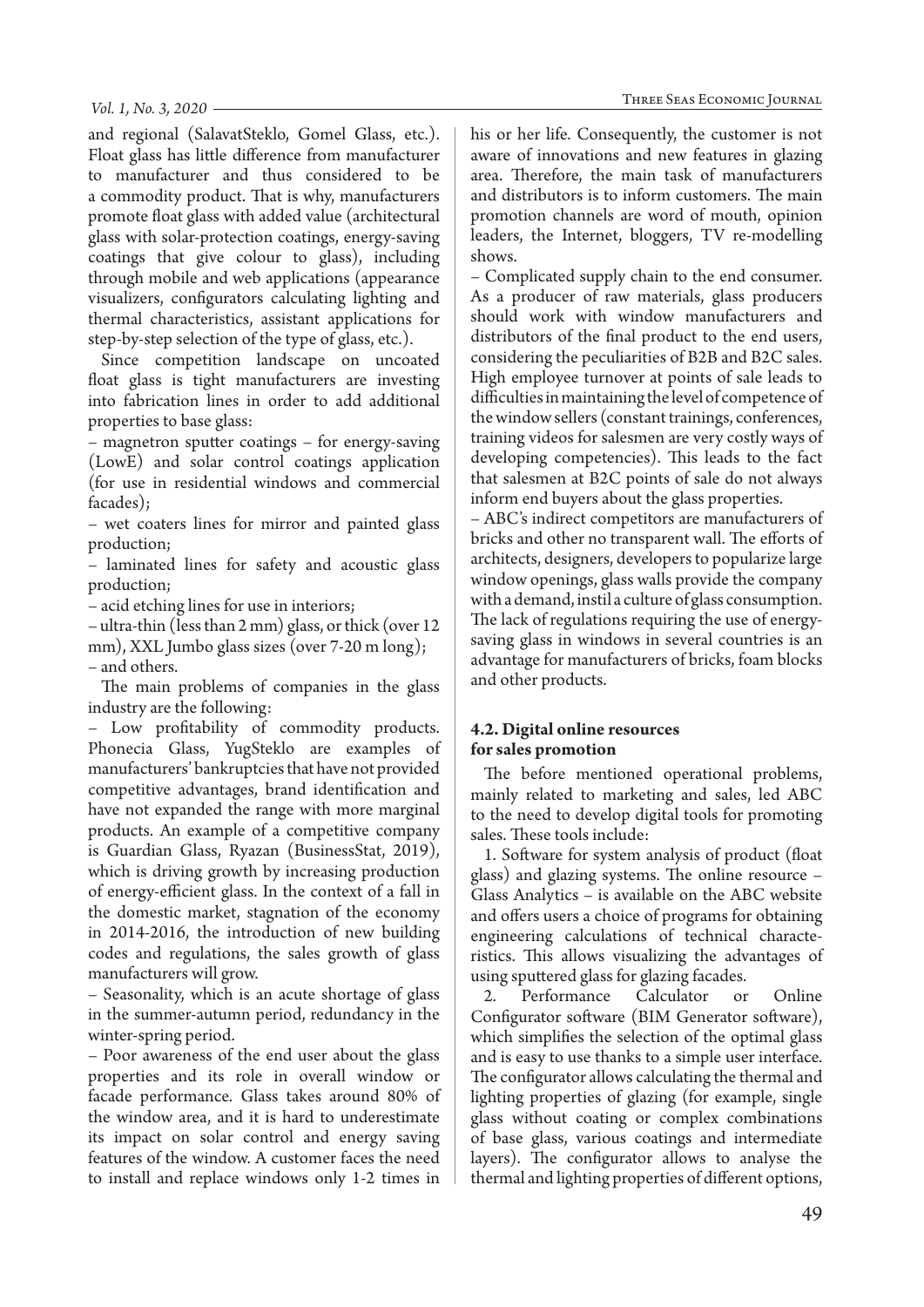create a visual report that compares the properties of glazing of different categories in the most convenient form for the buyer. The tool contains highly detailed content and filters by parameters based on the client preferences. The set criteria or parameters provide control over the size of the spacer, the type of glass fixing in the glass unit.

3. The ABC Glass Visualizer software or realtime visualizer allows to generate photorealistic images of glazing from the inside and outside of the building selected by the customer. The resource allows the user to evaluate the aesthetic component of different glass types.

4. Mobile stands for demonstrating the energy saving features of insulating glass units, which allows the buyer to experience interaction with the product.

Thus, the ABC's website contains online resources for product analysis, glazing systems, a software for calculating the thermal and lighting properties of glazing, generating photorealistic images of glazing, and calculating the optical and thermal characteristics of glass units.

# **4.3. Mobile applications as a way of promoting sales**

A separate tool in the communication marketing strategy is an interactive tool for selecting the optimal glass unit formula for a customer in the form of the ABC Glass Expert mobile application for iOS and Android. The application has a number of features: user analytics, loyal user identification, video tutorials, and business process reports. The mobile application shows the user the stages of selecting the optimal solution by determining the cardinal position of the window, the colour shade and the noise insulation level. The application is aimed at Window Sales Managers and Measurers. In the administrative panel, administrators of regional levels of ABC have the ability to manage content in the client application.

The main implementation problems of the application development project were to ensure the offline operation of the application in the absence of an Internet connection, localization of the application around the world and the availability of the application to any user, understanding their specific user journeys.

An important stage in the integration of the ABC Coating Recognition application was the patenting of the method for determining the coated glass type using the application and the light source. The patent was registered in Russia and the USA. The method for determining a glass unit is as follows:

1. The user takes a light source and brings it to the glass unit.

2. Takes a photograph with an app of the original flame with its reflections from each glass surfaces in the glass unit.

3. The system analyses the deviation in colour of the body of flame from each of the surfaces and compares it with the application's spectral data library.

4. Based on the comparison, an assumption is made as to the type of coating probability, and the surface it is located at within a glass unit.

Analysis of the application's functionality allowed identifying potential scope of the application:

1. The end user can determine the type of glass coating (energy-saving or solar control).

2. Installation teams can confirm the correct glass unit orientation within the window.

3. Architects, inspection and supervisory authorities can determine the type of glass installed on the facade of the building in case of documentation loss.

# **5. Discussion**

The results demonstrate the use of ABC's proactive digital business growth strategy through software development and the integration of interactive technology tools into the work of their staff. This confirms the findings of other studies in this area: "the use of electronic means of cooperation between the companies continues to grow in strength and dynamics" (Pawłowski & Pastuszak, 2017). Software and applications allow to create added value in the form of the final product visualization. B2B marketing is becoming more consumer-oriented through mobile applications. In comparison with the results of Wali, Uduma & Wright (2016), this study allows to conclude that technological solutions in the form of applications not only provide product knowledge, personalization of services in the B2B sector, but are targeted at end users. At the same time, ABC develops software both for internal and external use (end users and customers). Thus, ABC as a supplier of float glass partially transfers a number of sales and customer information functions to its customers, and solves the problem of employee turnover in the sales subsystem. According to the findings, Pawłowski & Pastuszak (2017) "We observe growing "self-service with everything";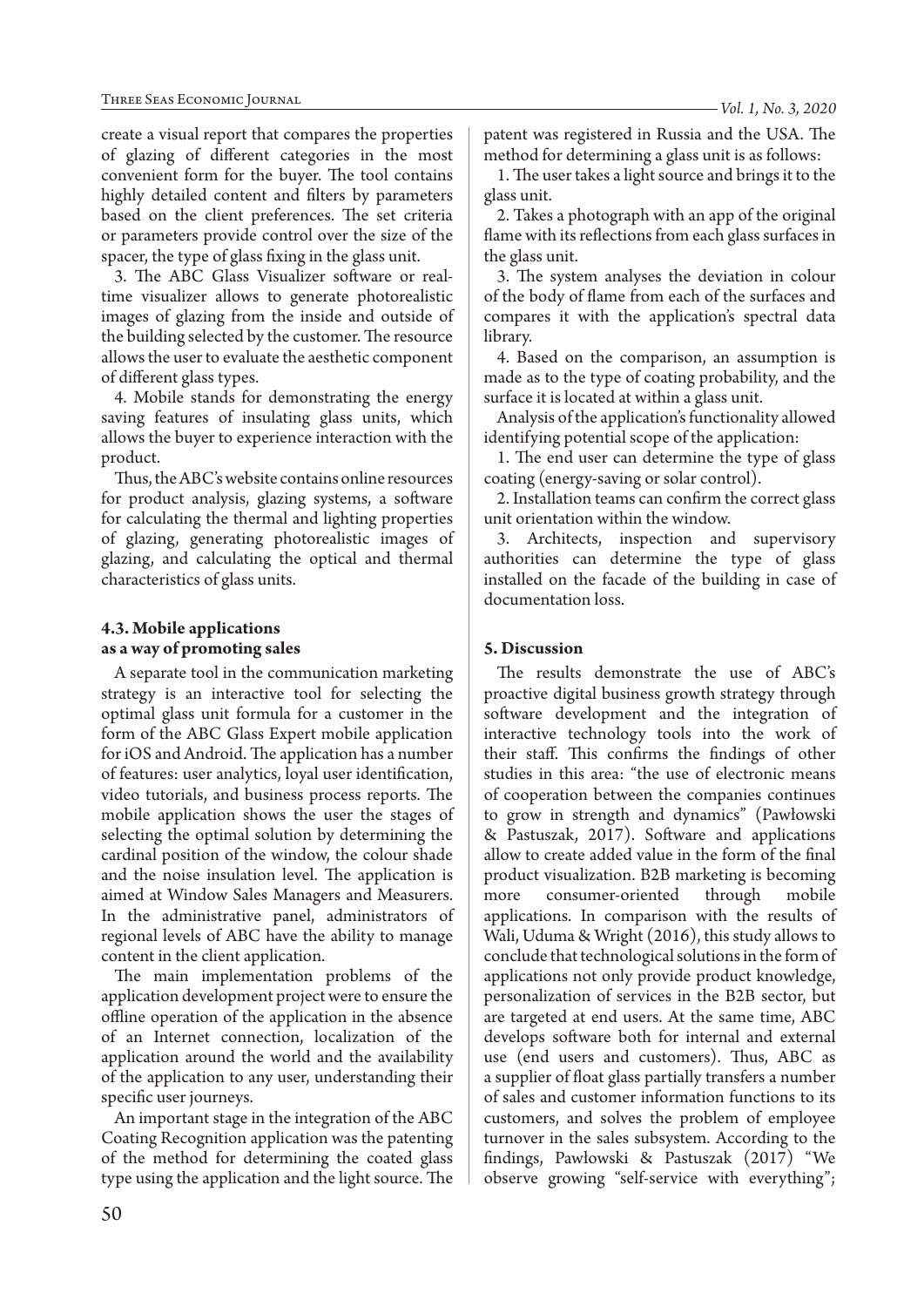#### *Vol. 1, No. 3, 2020*

providers will pass on to buyers and systems, most actions which they can perform by themselves." As the number of mobile device users will increase in the future, the trend towards self-service in the glass industry will gradually increase. Companies, which are technologically ready for such digital transformations, will have a competitive advantage in the marketplace.

The ABC mobile application is also a tool for analysing end user data, forming knowledge about customers and their behaviour. This leads to knowledge of the market as a whole and allows for more detailed segmenting of customers. Similar conclusions were made by Paschen, Kietzmann & Kietzmann (2019): technologies based on artificial intelligence and big data are influencing the transformation of marketing in the B2B segment in terms of knowledge management about customer behaviour.

The findings of this study correlate with the results of Feng et al., (2019) on digital augmentation of traditional marketing channels based on content marketing and technology solutions. This allows to instantly interact with customers and end users, identify purchase problems, and solve the problem of a long sales chain. "Branded app adoption and uses increase customers' website interactions… increase customers' spending and promotional responses" (Wang, 2020).

As a result of the portability, accessibility to owners and multifunctionality of mobile devices, multidimensional data is collected on the activities of consumers who use applications on their mobile phones that can effectively describe their habits (Feng et al., 2019). Thus, ABC should pay more attention to mobile customer data to gain insight into customer behaviour and develop new products. Mobile phone big data will enable B2B glass manufacturers to better understand not only their customers, but also their business partners, competitors and players in the B2B markets in general. Ultimately, this will lead to better customer interaction strategies and increased sales.

Digitization through the integration of mobile applications also carries the risk of resource scarcity and accelerated sales decline. This is due to the peculiarities of the Russian glass industry market and consumer behaviour in this market. The domestic market is not entirely ready for such changes, the mobile application is available for use only by the company's employees, and the end customer data is limited by the 2017 survey data.

A mobile application can be an effective tool for transferring the functions of marketers and sales managers if such a tool is actively used by buyers. Consumer survey data from the 2017 Windows End User Opinion Survey show low mobile application usage and an emphasis on price as a key purchase criterion. This suggests that in the next five to ten years the mobile application may almost not be used by buyers of the Russian market. This leads to both costs and lack of effect from digitization. As Deryabina & Trubnikova (2019) state, "decreasing the human field resources in parallel before reaching the desired economic effects, can bring the companies to resources gap and as a consequence to acceleration of decrease of sales". At the same time, ABC Company has problems with a long sales chain and high turnover of personnel at the end points of sales. A mobile application is a way to solve these problems and, at the same time, by informing consumers about the properties of the product, and building loyalty.

## **6. Conclusion**

This research leads to three main findings. Firstly, mobile applications as a tool to increase sales are effective if they are actively used by company personnel, end users and B2B customers. The penetration rate of the number of users depends on digital skills and technological readiness of both companies in the B2B segment and customers. Secondly, the active use of the company's digital business growth strategy and digital marketing communications leads to the formation of additional values: 1) development of customer-oriented business; 2) development of knowledge about the company's products among external and internal stakeholders; 3) personalization of products in the B2B segment; 4) solving the employee turnover problem and employee incompetence, primarily sales managers, by informing buyers about the properties of the product through interactive technologies; 5) the possibility of accurate detailed analysis of data about customers (B2B) and end users, their behaviour and the mechanism of making a purchase decision. Third, applications complement traditional B2B marketing channels. This is due to a number of problems, including the digital unpreparedness of the Russian domestic market to accept new technological solutions. As a consequence, the integration of applications into the sales system leads to additional costs for